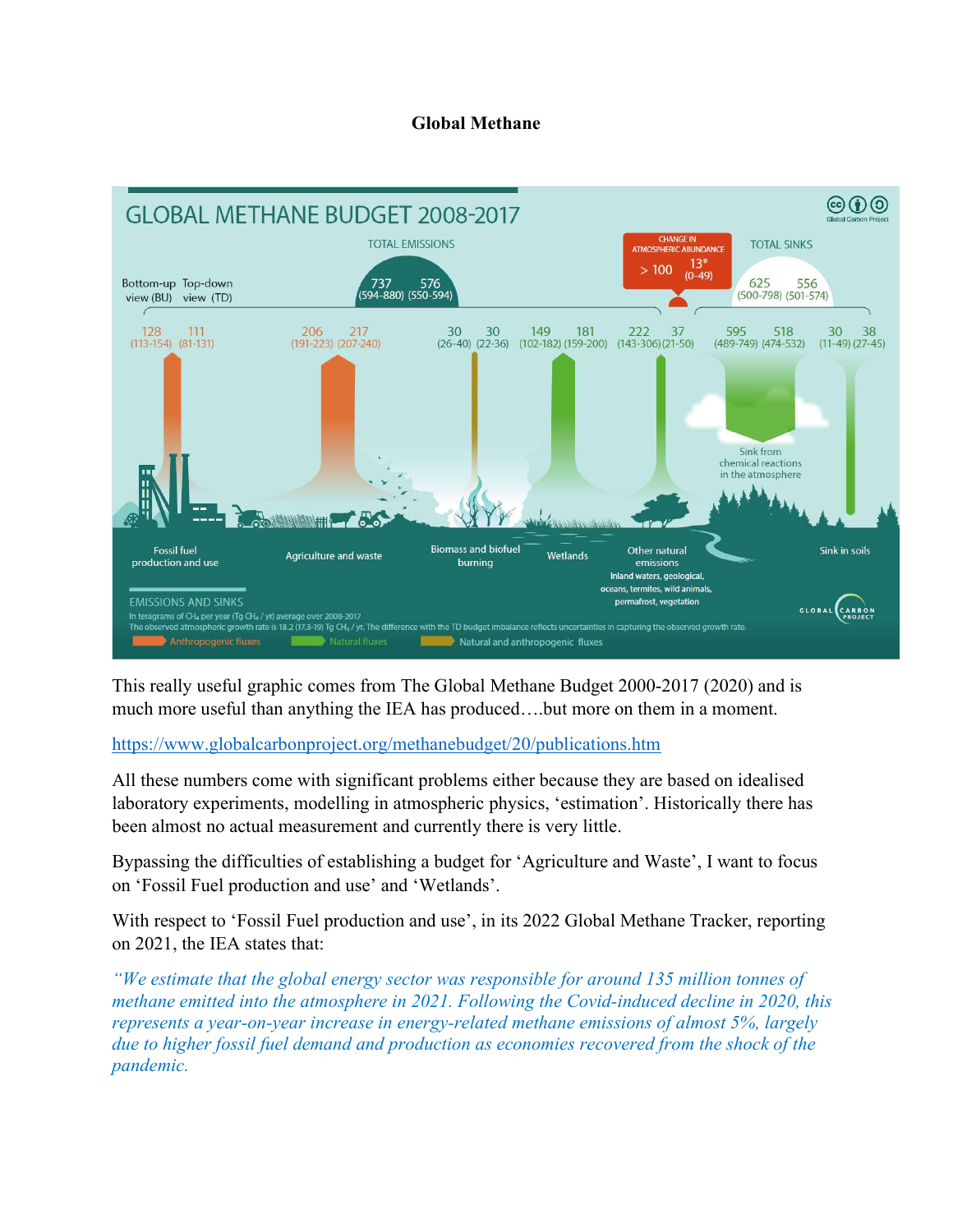The inclusion in the Global Methane Tracker of country-by-country estimates for coal activities, alongside those for oil and gas operations, makes the People's Republic of China (hereafter "China") the largest source of global energy-related methane emissions, with 28 million tonnes (Mt), followed by Russian Federation (hereafter "Russia") (18 Mt) and the United States  $(17 *Mt*).$ 

The energy sector is responsible for around 40% of total methane emissions attributable to human activity, second only to agriculture. Of the 135 million tonnes of energy-related emissions, an estimated 42 Mt are from coal mine methane, 41 Mt from oil, 39 Mt are from extracting, processing and transporting natural gas, 9 Mt from the incomplete combustion of bioenergy (largely when wood and other solid biomass is used as a traditional cooking fuel), and 4 Mt leaks from end-use equipment.

The wasteful leakage of methane, the main component of natural gas, is all the more striking given today's backdrop of very tight and volatile gas markets. Methane leaks in 2021 from fossil fuel operations, if captured and marketed, would have made an additional 180 billion cubic metres of gas available to the market, an amount similar to all the gas used in Europe's power sector."

https://www.iea.org/reports/global-methane-tracker-2022/overview

Thus the Oil  $\&$  Gas Industry and the so-called Foundation Industries – steel, cement, brick making, construction etc - are under intense scrutiny regarding GHG Emissions and Flaring:

Their Public Reporting as found in Annual Reports, Sustainability Reports, sometimes on Websites – based on Future Energy Partners' reviews – can be summarised as:

- Majors = Reasonably comprehensive but diverse, heterogeneous
- E&Ps = with one or two exceptions, partial, incomplete, non-existent
- 'Foundation Industries' = indistinguishable from  $E\&Ps$

and, where numbers are actually quoted, typically describes 'Bottom-up' Reporting that is usually based on 'engineering estimates', not operational measurements. However, this is going to have to change…..

Of all locations, the Permian Basin of Texas and New Mexico is the one most under the spotlight:

And yet, under-reporting by companies operating there  $-$  not just by a few  $\%$  but by at least several  $10s$  of %, sometimes much more, is widely observed in work by independent bodies (using satellites, fixed wing aircraft etc).

By extrapolation, we might assume that under-reporting of GHG Emissions is a problem across all industries….resulting in 2 key questions:

⁇ How can a company Measure - and thus accurately Report - Operated (and Equity) flaring and GHG emissions?